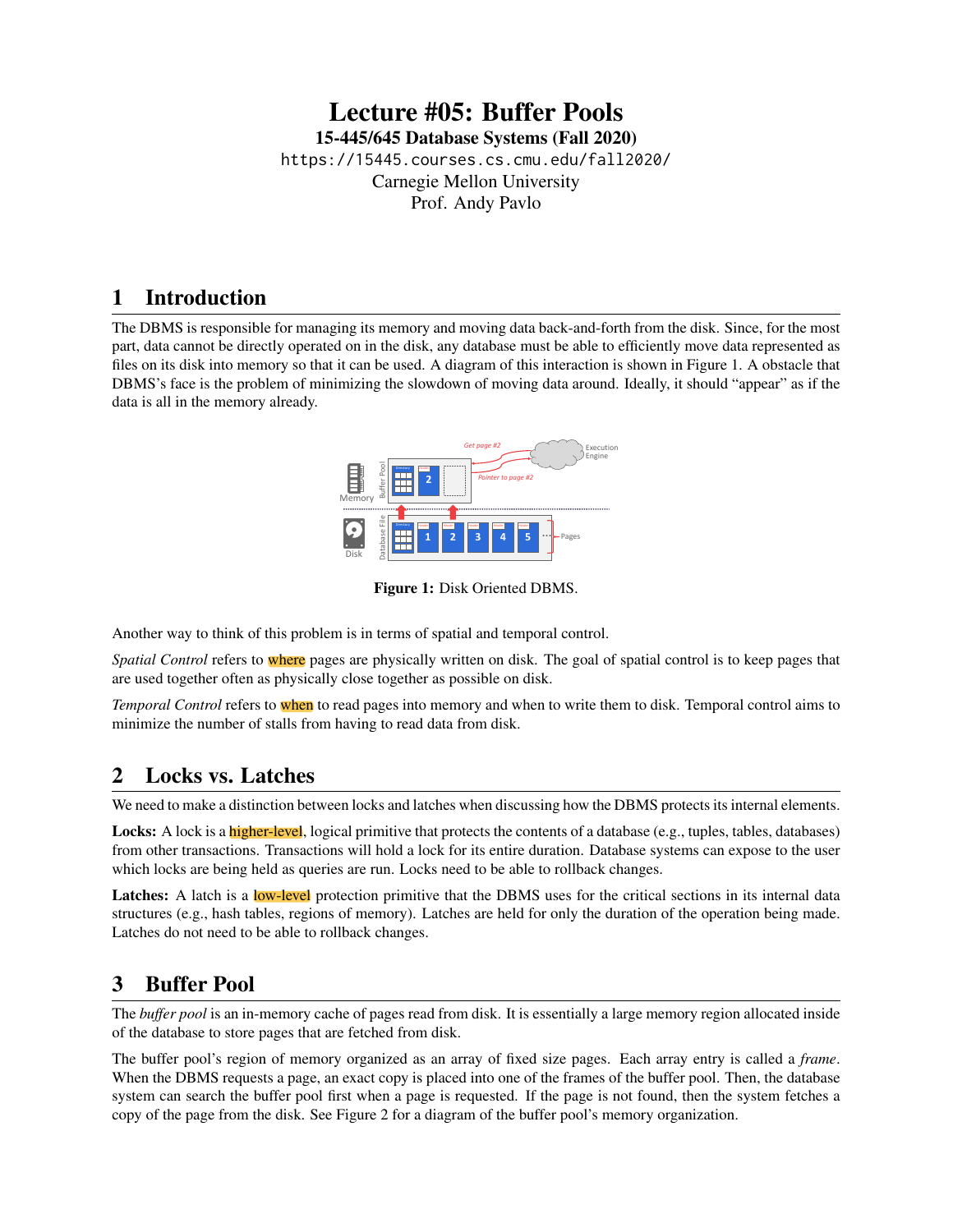

Figure 2: Buffer pool organization and meta-data

#### <span id="page-1-0"></span>Buffer Pool Meta-data

The buffer pool must maintain certain meta-data in order to be used efficiently and correctly.

Firstly, the *page table* is an in-memory hash table that keeps track of pages that are currently in memory. It maps page ids to frame locations in the buffer pool. Since the order of pages in the buffer pool does not necessarily reflect the order on the disk, this extra indirection layer allows for the identification of page locations in the pool. Note that the page table is not to be confused with the *page directory*, which is the mapping from page ids to page locations in database files

The page table also maintains additional meta-data per page, a dirty-flag and a pin/reference counter.

The *dirty-flag* is set by a thread whenever it modifies a page. This indicates to storage manager that the page must be written back to disk.

The *pin/reference Counter* tracks the number of threads that are currently accessing that page (either reading or modifying it). A thread has to increment the counter before they access the page. If a page's count is greater than zero, then the storage manager is not allowed to evict that page from memory.

#### Memory Allocation Policies

Memory in the database is allocated for the buffer pool according to two policies.

*Global policies* deal with decisions that the DBMS should make to benefit the entire workload that is being executed. It considers all active transactions to find an optimal decision for allocating memory.

An alternative is *local policies* makes decisions that will make a single query or transaction run faster, even if it isn't good for the entire workload. Local policies allocate frames to a specific transactions without considering the behavior of concurrent transactions.

Most systems use a combination of both global and local views.

# 4 Buffer Pool Optimizations

There are a number of ways to optimize a buffer pool to tailor it to the application's workload.

#### Multiple Buffer Pools

The DBMS can maintain multiple buffer pools for different purposes (i.e per-database buffer pool, per-page type buffer pool). Then, each buffer pool can adopt local policies tailored for the data stored inside of it. This method can help reduce latch contention and improves locality.

Two approaches to mapping desired pages to a buffer pool are object IDs and hashing.

*Object IDs* involve extending the record IDs to include meta-data about what database objects each buffer pool is managing. Then through the object identifier, a mapping from objects to specific buffer pools can be maintained.

Another approach is *hashing* where the DBMS hashes the page id to select which buffer pool to access.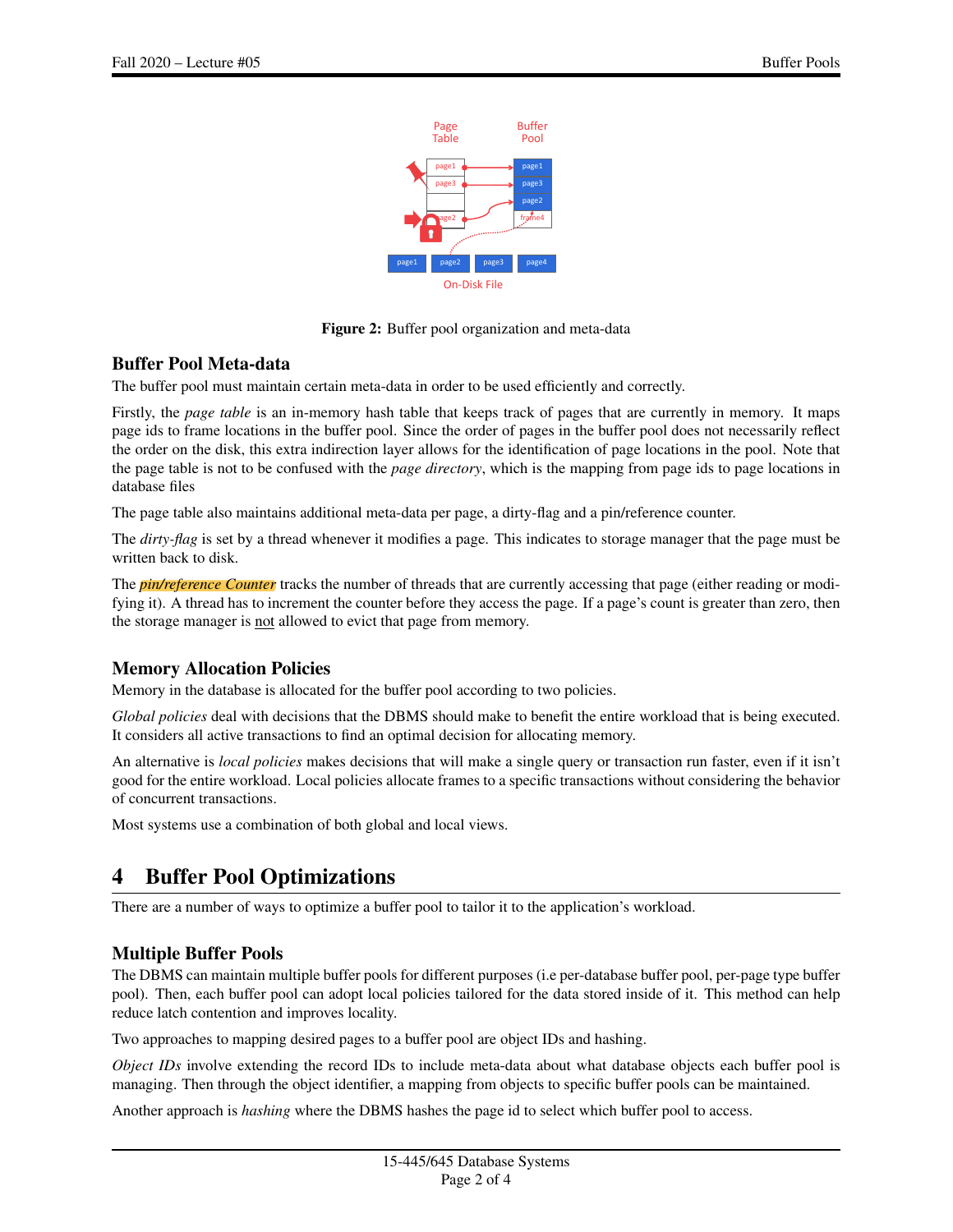#### Pre-fetching

The DBMS can also optimize by pre-fetching pages based on the query plan. Then, while the first set of pages is being processed, the second can be pre-fetched into the buffer pool. This method is commonly used by DBMS's when accessing many pages sequentially.

#### Scan Sharing

Query cursors can reuse data retrieved from storage or operator computations. This allows multiple queries to attach to a single cursor that scans a table. If a query starts a scan and if there one already doing this, then the DBMS will attach to the second query's cursor. The DBMS keeps track of where the second query joined with the first so that it can finish the scan when it reaches the end of the data structure.

#### Buffer Pool Bypass

The sequential scan operator will not store fetched pages in the buffer pool to avoid overhead. Instead, memory is local to the running query. This works well if operator needs to read a large sequence of pages that are contiguous on disk. Buffer Pool Bypass can also be used for temporary data (sorting, joins).

# 5 OS Page Cache

Most disk operations go through the OS API. Unless explicitly told otherwise, the OS maintains its own filesystem cache.

Most DBMS use direct I/O to bypass the OS's cache in order to avoid redundant copies of pages and having to manage different eviction policies

Postgres is an example of a database system that uses the OS's Page Cache.

# 6 Buffer Replacement Policies

When the DBMS needs to free up a frame to make room for a new page, it must decide which page to evict from the buffer pool.

A replacement policy is an algorithm that the DBMS implements that makes a decision on which pages to evict from buffer pool when it needs space.

Implementation goals of replacement policies are improved correctness, accuracy, speed, and meta-data overhead.

#### Least Recently Used (LRU)

The Least Recently Used replacement policy maintains a timestamp of when each page was last accessed. This timestamp can be stored in a separate data structure, such as a queue, to allow for sorting and improve efficiency. The DBMS picks to evict the page with the oldest timestamp. Additionally, pages are kept in sorted order to reduce sort time on eviction

#### **CLOCK**

The CLOCK policy is an approximation of LRU without needing a separate timestamp per page. In the CLOCK policy, each page is given a reference bit. When a page is accessed, set to 1.

To visualize this, organize the pages in a circular buffer with a "clock hand". Upon sweeping check if a page's bit is set to 1. If yes, set to zero, if no, then evict it. In this way, the clock hand remembers position between evictions.

#### Alternatives

There are a number of problems with LRU and CLOCK replacement policies.